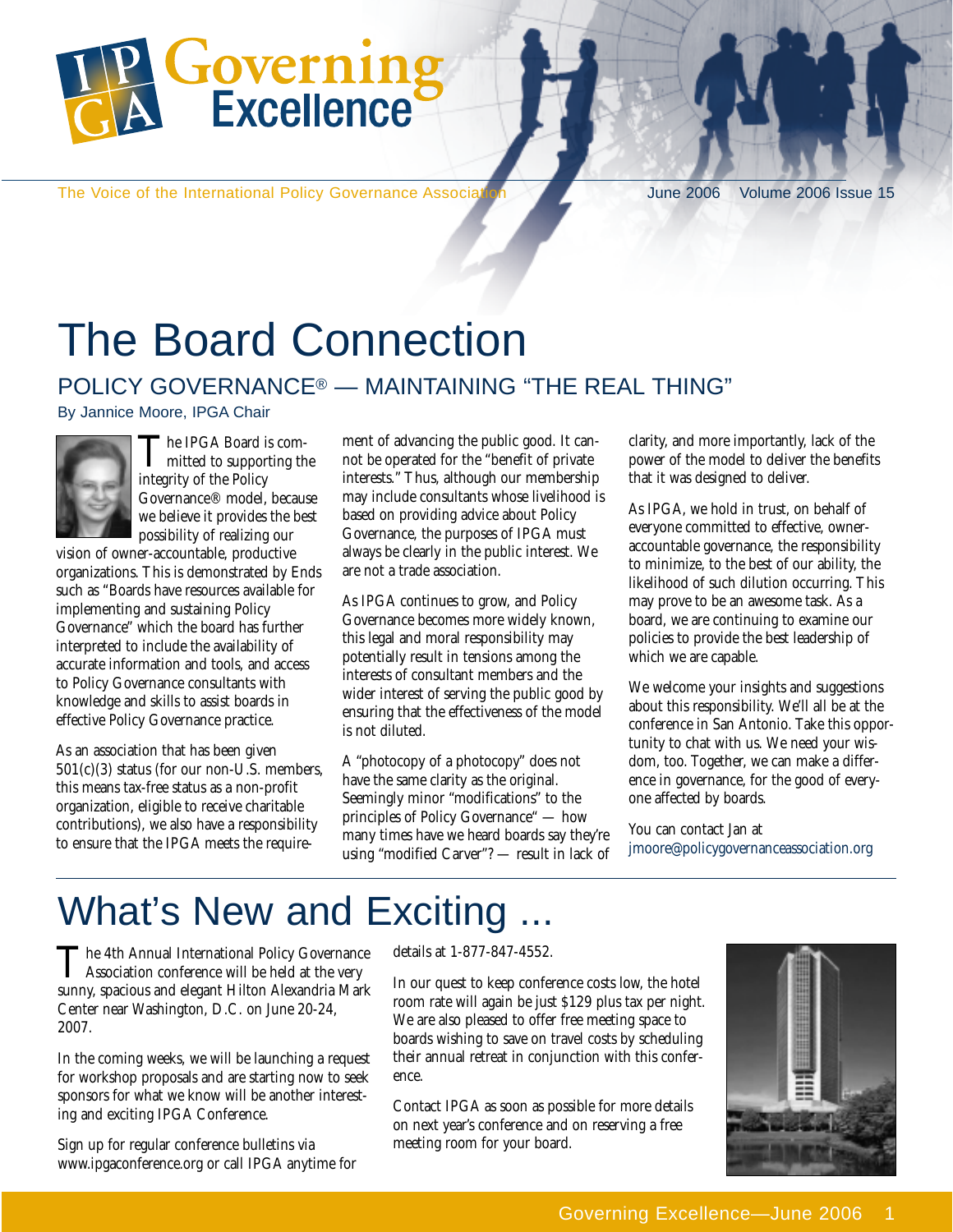# The Best of Policy Governance

#### PG ENSURES CONSTANCY OF BOARD DIRECTION

By David Green

*Policy Governance® is the key to creating and sustaining an effective organization culture, says David Green, speaking from his experience as former President, CEO and Chair of Evergreen Retirement Community in Oshkosh, Wisconsin, USA.*

The board of Evergreen Retirement<br>Community, a non-profit continuing care retirement community based on Christian values, has followed the principles of Policy Governance since 2002.

I believe that this has been at the heart of our effectiveness in establishing a thorough succession planning process for the CEO position, which was completed in March 2005, and that many other boards could benefit from seeing Policy Governance as an aid to creating sustainable organizational culture.

Of course, boards using Policy Governance do not directly determine the operating culture of their organizations since they are not managing day-to-day operations. That responsibility is delegated by the board to the CEO they select. The board does, however, have the responsibility for defining the vision of what the organization desires to accomplish in regard to consumer/customer/recipient outcomes, and for creating policies that provide the legal, ethical and prudential boundaries which will guide the approach used to move toward the vision.

In selecting the CEO, the board should identify a person who is totally committed to upholding their values and vision as reflected in their policies, and is therefore likely to create and sustain an organization culture that reflects those values and supports continuous movement toward the vision. By having created such policies, the board has in effect also automatically identified organizational performance indicators that the CEO must use in monitoring reports to show compliance with any reasonable interpretation of their policies. It is these monitoring reports alone that will be used to monitor the ongoing effectiveness of the CEO's leadership, making them powerful tools indeed.

Yet, with Policy Governance, individual CEOs are still left a great deal of freedom to create the kind of culture that they believe will be most conducive to producing the Ends. Some may choose a culture that centers very explicitly on results creation, some may

go for a very staff-centered culture and still others may seek to create a customer-oriented culture. Some may seek a very consultative culture, others a fast-moving culture, and still others a learning culture.

As far as the board is concerned, as long as the organization is actually accomplishing its Ends and staying within its boundaries of ethics, the law and prudence, all is well for the board can rest assured that the legal and moral owners' core values are protected.

Thus, with Policy Governance, a change in CEO may change the organizational culture to some degree but its core values including the difference it is seeking to make in the world will remain substantively unchanged. Going further, Policy Governance ensures a constancy of general board direction that can encourage, support, and sustain a desired organizational culture over many decades through the inevitable changes in CEOs and individual board membership.

At Evergreen Retirement Community, our recruitment process involved multiple internal candidates being identified, assessed, and developed for the position. One was selected as the new CEO and an extremely smooth transition was effected, resulting in minimal

change to the culture of the organization, which was a board objective. I do not believe that this could have been accomplished without the board's use of a systematic, comprehensive, integrated approach to governance such as found in the principles of Policy Governance.

Having Policy Governance principles to guide the board in developing policies that address all their governance responsibilities, having the board over time progressively refine those policies in response to changing internal and external conditions and the increasing wisdom gained from the experience of governing, enables the development and maintenance of core values to a level not otherwise possible.

The way that the policies all weave together creates a unified whole that does not exist where policies are developed one at a time in responses to problems and issues. Well-developed policies allow the board to be in control of the organization without being controlling, and the CEO to have the freedom to be innovative and proactive without the risk of going out-of-bounds.

You can contact David Green at: dgreen@evergreenoshkosh.com

### And Another Thing… BOARDS SHOULD USE THE POWER OF ENDS

Caroline Oliver, General Editor



*"Having seen and felt the end, you have willed the means to the realization of the end." — Thomas Troward*

The "end" in this quote does<br>not refer to "Ends" as

defined in Policy Governance, but I think we could certainly assert that if a board has seen and felt its Ends, it has willed the means to the realization of those Ends. The moment that a board has defined the benefit(s) it seeks, the recipients of those benefits, and the cost or relative worth of same, it has established a destination. The moment the board has established that it will hold its CEO accountable for the organization reaching the destination, it has ensured that the CEO will set a course and acquire and provision a vessel to get there. One of the largest challenges we face in communicating Policy Governance is how to have board members understand that their best, and in fact their only real, option for ensuring that their organizations become truly effective, is to use the power that Ends give them. Having board members see that any interference in the CEO's means choices diminishes organizational effectiveness is not a popular message, but a critical one for our world.

Certainly, we need legislation, regulation, and limitations to ensure our safe conduct through life, but we also need to weigh the cost of every single word that inhibits our progress.

You can contact Caroline at coliver@policygovernanceassociation.org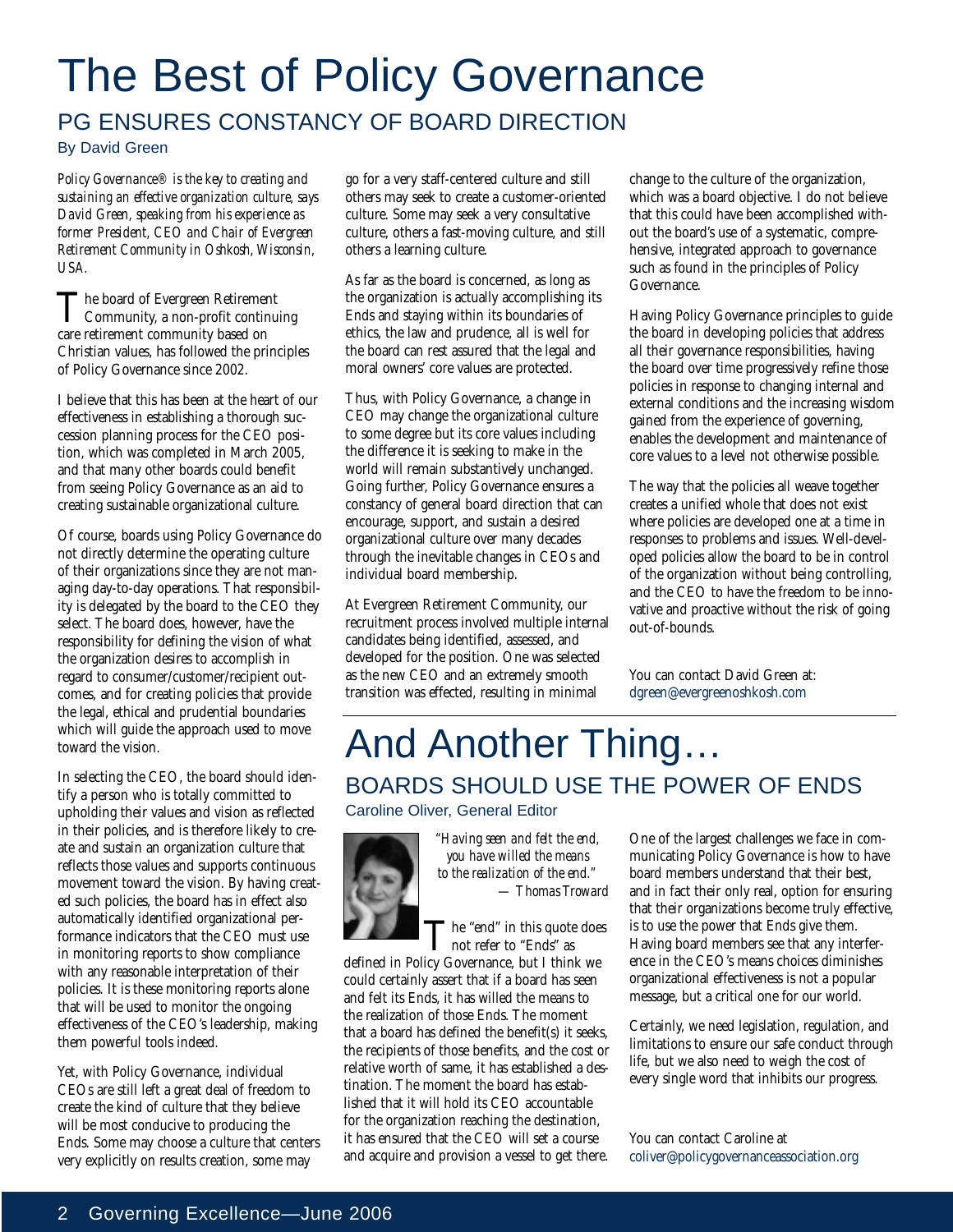# Hot Tip!

#### "IT GOVERNANCE" BEST LEFT TO CEO By Ray Tooley, P.Eng., CEO, OurBoardroom Technologies Inc.

Information Technology (IT) and the use of<br>information systems has become essential to<br>the median of multiple **T**nformation Technology (IT) and the use of the success of organizations large and small. While sole proprietors and small business may be inconvenienced by a loss of data or failure of their local area network, larger operations may experience huge unrecoverable losses if their IT departments do not successfully deliver mission-critical resources and operations.

Examples abound of failed IT projects that easily cost the world economy many billions (perhaps trillions) of dollars every year. One example is the Canadian Gun Registry that started with an estimated cost of several million dollars and has ended up consuming more than a billion dollars of taxpayer's money with very little in measurable outcomes.

To stem the tide of these failures, various organizations have co-operated (e.g., see www.itgovernance.org) to develop a new approach to IT management. It's one that provides the alignment of strategic business requirements, value delivery, risk management, and resource management of the corporate IT function. These management measures are long overdue and highly likely to improve IT performance.

And, now, with a new businesslike attitude and a highly focused results strategy, the industry has decided to promote "IT Management" up the ladder with the new terminology called "IT Governance." People believe the word "governance" is much more sophisticated than the word "management," similar to the way people unfamiliar with Policy Governance believe that the position of chair is the next promotion for the CEO.

In fact, this new IT Governance process is really only a more sophisticated way of managing an organizational means. IT Governance falls very much in the domain of authority that Policy Governance boards delegate to their CEOs and respecting delegated authority requires that CEOs should be free to take advantage of IT Governance technology entirely at their own discretion.

Therefore, boards must scrupulously avoid using Executive Limitations to prescribe IT Governance as a means to be used within the organization, no matter how attractive it might seem.

Further complicating the issue is how IT advocacy and standards groups are promoting the idea that IT Governance starts with the board of directors. Imagine the consequences to CEO accountability if the board approved the corporate IT strategy, or even worse, had a "Standing IT Strategy Committee" to ensure IT Governance was implemented. It's ironic that this very action would result in the loss of true governance effectiveness since the board becomes directly accountable for an organizational means used to achieve Ends. The role of CEO becomes quite unclear and split between the board and the chief executive. If everyone is in charge then no one is.

The board may, however, ask themselves if they have said enough about Information Technology risk as it relates to any threats to the safety and value of the organization as a whole. It should carefully examine what has been said in policy with respect to protection and maintenance of assets, exposure to liability claims, purchase and expenditure limits, credibility and public image, controls on funds as well as those involving financial planning and management. They may decide the limits placed on CEO actions in these areas provide adequate protection for the organization.

If the IT Governance industry understood the comprehensive and systematic structure of the Policy Governance system, their extension of IT Governance to the board of directors would not be required. Unfortunately, their views are based on the premise that boards do their job simply by asking piercing questions and offering perceptive and strategic operating advice. These board behaviors start the slippery slope toward no one being accountable for Information Technology related disasters and the loss of CEO flexibility (and accountability) in achieving organizational Ends.

The board should focus on Ends policy compliance data that clearly supports the CEO's reasonable interpretation of those policies. What more could an ownership ask for? The CEO and CIO are then free to use these otherwise well-conceived advances in Information Technology management (within the board's organizational risk limitations) to achieve more benefit for more people at the most appropriate cost.

You can contact Ray Tooley at rtooley@cogeco.ca

#### About IPGA

Launched in June 2001, the International Policy Governance Association (IPGA) is a not-forprofit corporation with 501-c(3) status committed to owner-accountable, effective governance.

#### It pays to join IPGA

In addition to being part of a growing, thriving community dedicated to owner-accountable, effective governance, IPGA members receive the following benefits:

- Save 10% on IPGA's annual conference registration fees
- Full Members save 10% on seminars and courses offered by Carver Governance Design, Inc.
- Receive a 40% discount on a subscription to Board Leadership
- Save 10% on designated On Target Governance events
- Save 10% off the price of The Governance Coach® REALBoard Toolkit™ Volume 1 — Meaningful Monitoring, by Jannice Moore, the first in a series of tools to assist boards in effectively using the Policy Governance® model.
- Members have access to a "Members Only" section of the IPGA website at www.policygovernanceassociation.org

#### Welcome to IPGA!

New members since March 2006

- Steven Brown,Williams Mullen Richmond, VA
- **Cherry Creek North BID (Marc Schtul)** Denver, CO
- Mark Goehring, Cooperative Development Services, Brattleboro, VT
- Willem Huiskamp, Board and Management Consultants (BMC) Apeldoorn, Netherlands
- Doris Lavoie, National Dental Hygeine Certification Board, Ottawa, ON
- Santa Clara Valley Water District (Chris Elias), San Jose, CA
- $\mathcal{L}_{\mathcal{A}}$ Diana Swaner, Swaner Nature Preserve Park City, UT
- Yavapai College (James Horton) Prescott,AZ

#### Contact IPGA

We are always glad to hear from you: Susan Mogensen, CEO 1010 Bosque Crescent Cumberland, ON, Canada K4C 1C3 (613) 833-3644 or 1-877-847-4552 info@policygovernanceassociation.org Visit the IPGA website and join online at www.policygovernanceassociation.org